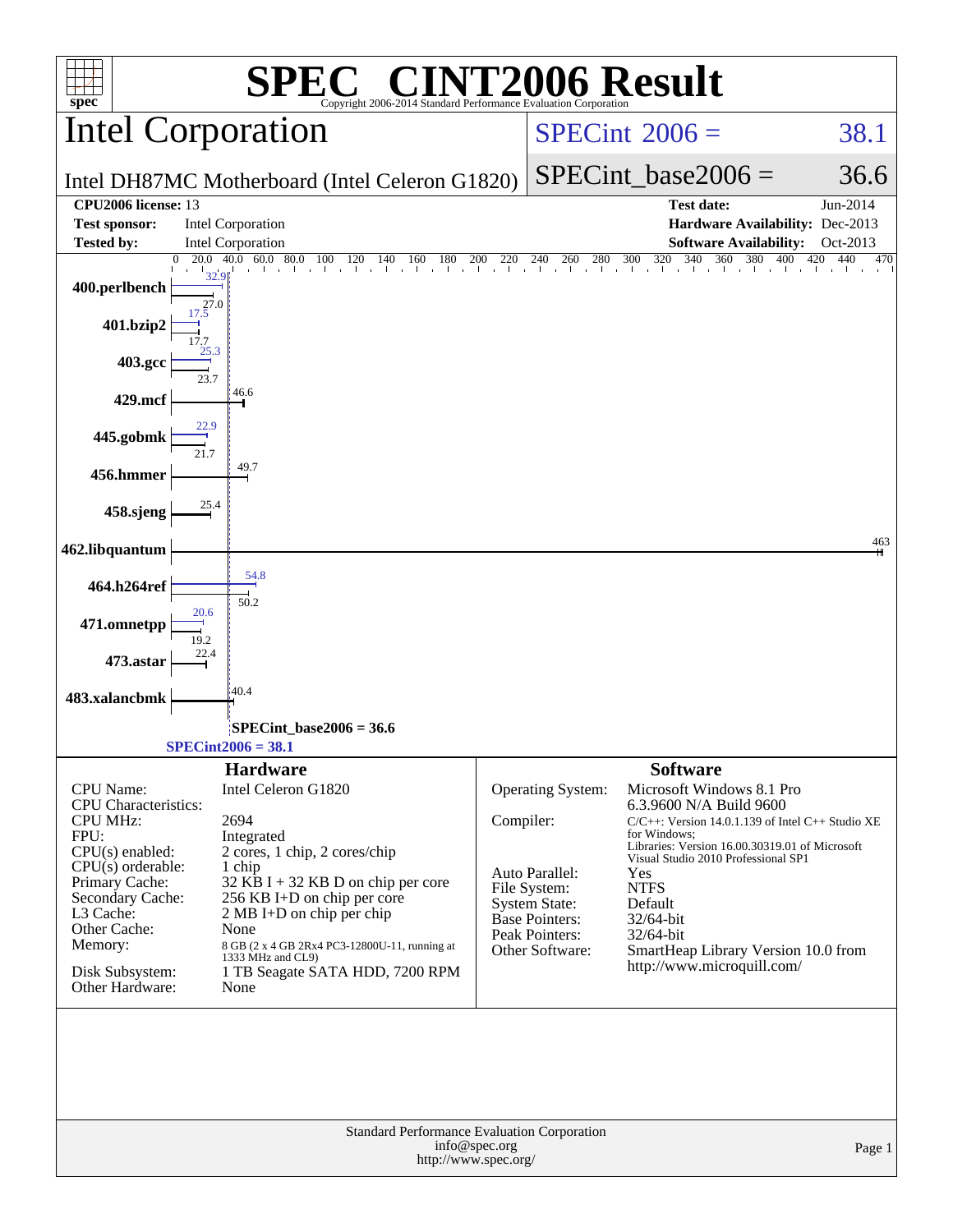

# Intel Corporation

## $SPECint2006 = 38.1$  $SPECint2006 = 38.1$

Intel DH87MC Motherboard (Intel Celeron G1820)

SPECint base2006 =  $36.6$ 

**[CPU2006 license:](http://www.spec.org/auto/cpu2006/Docs/result-fields.html#CPU2006license)** 13 **[Test date:](http://www.spec.org/auto/cpu2006/Docs/result-fields.html#Testdate)** Jun-2014 **[Test sponsor:](http://www.spec.org/auto/cpu2006/Docs/result-fields.html#Testsponsor)** Intel Corporation **[Hardware Availability:](http://www.spec.org/auto/cpu2006/Docs/result-fields.html#HardwareAvailability)** Dec-2013 **[Tested by:](http://www.spec.org/auto/cpu2006/Docs/result-fields.html#Testedby)** Intel Corporation **[Software Availability:](http://www.spec.org/auto/cpu2006/Docs/result-fields.html#SoftwareAvailability)** Oct-2013

#### **[Results Table](http://www.spec.org/auto/cpu2006/Docs/result-fields.html#ResultsTable)**

|                    | <b>Base</b>                                       |              |                |       | <b>Peak</b>    |       |                                                     |              |                |              |                |              |
|--------------------|---------------------------------------------------|--------------|----------------|-------|----------------|-------|-----------------------------------------------------|--------------|----------------|--------------|----------------|--------------|
| <b>Benchmark</b>   | <b>Seconds</b>                                    | <b>Ratio</b> | <b>Seconds</b> | Ratio | <b>Seconds</b> | Ratio | <b>Seconds</b>                                      | <b>Ratio</b> | <b>Seconds</b> | <b>Ratio</b> | <b>Seconds</b> | <b>Ratio</b> |
| 400.perlbench      | 364                                               | 26.8         | 361            | 27.1  | 362            | 27.0  | 296                                                 | 33.0         | 298            | 32.8         | 297            | 32.9         |
| 401.bzip2          | 546                                               | 17.7         | 546            | 17.7  | 554            | 17.4  | 551                                                 | 17.5         | 538            | 18.0         | 553            | 17.5         |
| $403.\mathrm{gcc}$ | 339                                               | 23.7         | 339            | 23.8  | <u>339</u>     | 23.7  | 319                                                 | 25.3         | 320            | 25.2         | <u>319</u>     | 25.3         |
| $429$ .mcf         | 192                                               | 47.4         | 197            | 46.4  | 196            | 46.6  | 192                                                 | 47.4         | 197            | 46.4         | 196            | 46.6         |
| $445$ .gobmk       | 482                                               | 21.7         | 482            | 21.8  | 482            | 21.7  | 458                                                 | 22.9         | 457            | 22.9         | 456            | 23.0         |
| 456.hmmer          | 188                                               | 49.7         | 188            | 49.7  | 188            | 49.6  | 188                                                 | 49.7         | 188            | 49.7         | 188            | 49.6         |
| $458$ .sjeng       | 476                                               | 25.4         | 475            | 25.5  | 476            | 25.4  | 476                                                 | 25.4         | 475            | 25.5         | 476            | 25.4         |
| 462.libquantum     | 45.0                                              | 460          | 44.8           | 463   | 44.7           | 464   | 45.0                                                | 460          | 44.8           | 463          | 44.7           | 464          |
| 464.h264ref        | 444                                               | 49.9         | 441            | 50.2  | 441            | 50.2  | 403                                                 | 54.9         | 405            | 54.6         | 404            | 54.8         |
| 471.omnetpp        | 325                                               | 19.2         | 325            | 19.2  | 333            | 18.8  | 304                                                 | 20.6         | 305            | 20.5         | 304            | 20.6         |
| 473.astar          | 313                                               | 22.5         | 314            | 22.4  | 314            | 22.4  | 313                                                 | 22.5         | <u>314</u>     | <u>22.4</u>  | 314            | 22.4         |
| 483.xalancbmk      | 170                                               | 40.6         | 171            | 40.3  | 171            | 40.4  | 170                                                 | 40.6         | 171            | 40.3         | 171            | 40.4         |
|                    | Decute ennoye in the order in which they were mun |              |                |       |                |       | Dold underlined text indicates a madian measurement |              |                |              |                |              |

Results appear in the [order in which they were run.](http://www.spec.org/auto/cpu2006/Docs/result-fields.html#RunOrder) Bold underlined text [indicates a median measurement.](http://www.spec.org/auto/cpu2006/Docs/result-fields.html#Median)

#### **[Compiler Invocation Notes](http://www.spec.org/auto/cpu2006/Docs/result-fields.html#CompilerInvocationNotes)**

 To compile these binaries, the Intel Compiler 14.0 was set up to generate 64-bit binaries with the command: "ipsxe-comp-vars.bat intel64 vs2010" (shortcut provided in the Intel(r) Parallel Studio XE 2013 program folder)

#### **[Platform Notes](http://www.spec.org/auto/cpu2006/Docs/result-fields.html#PlatformNotes)**

 Sysinfo program C:\SPEC14.0/Docs/sysinfo \$Rev: 6775 \$ \$Date:: 2011-08-16 #\$ \8787f7622badcf24e01c368b1db4377c running on Clt54BEF70B2EDF Fri Jun 27 16:53:32 2014 This section contains SUT (System Under Test) info as seen by

 some common utilities. To remove or add to this section, see: <http://www.spec.org/cpu2006/Docs/config.html#sysinfo>

 Trying 'systeminfo' : Microsoft Windows 8.1 Pro OS Version : 6.3.9600 N/A Build 9600 System Manufacturer: INTEL\_ System Model : DH87MC\_\_ Processor(s) : 1 Processor(s) Installed. [01]: Intel64 Family 6 Model 60 Stepping 3 GenuineIntel ~2694 Mhz BIOS Version : Intel Corp. MCH8710H.86A.0047.2013.0606.1508, 6/6/2013 Total Physical Memory: 7,864 MB

 Trying 'wmic cpu get /value' DeviceID : CPU0

Continued on next page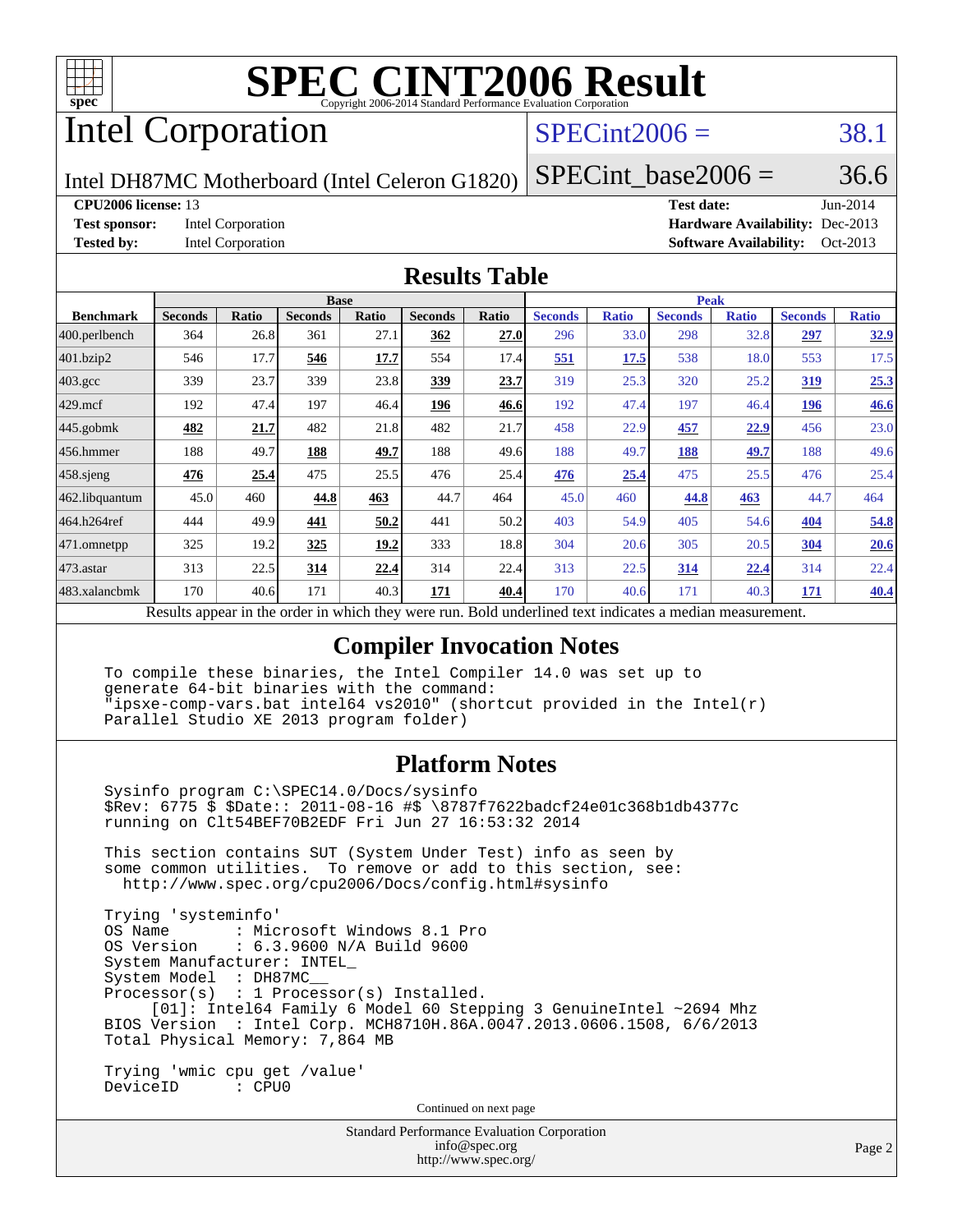

Intel Corporation

 $SPECint2006 = 38.1$  $SPECint2006 = 38.1$ 

Intel DH87MC Motherboard (Intel Celeron G1820) SPECint base2006 =  $36.6$ 

**[Test sponsor:](http://www.spec.org/auto/cpu2006/Docs/result-fields.html#Testsponsor)** Intel Corporation **[Hardware Availability:](http://www.spec.org/auto/cpu2006/Docs/result-fields.html#HardwareAvailability)** Dec-2013 **[Tested by:](http://www.spec.org/auto/cpu2006/Docs/result-fields.html#Testedby)** Intel Corporation **[Software Availability:](http://www.spec.org/auto/cpu2006/Docs/result-fields.html#SoftwareAvailability)** Oct-2013

**[CPU2006 license:](http://www.spec.org/auto/cpu2006/Docs/result-fields.html#CPU2006license)** 13 **[Test date:](http://www.spec.org/auto/cpu2006/Docs/result-fields.html#Testdate)** Jun-2014

#### **[Platform Notes \(Continued\)](http://www.spec.org/auto/cpu2006/Docs/result-fields.html#PlatformNotes)**

L2CacheSize : 512<br>L3CacheSize : 2048 L3CacheSize MaxClockSpeed : 2694 Name : Intel(R) Celeron(R) CPU G1820 @ 2.70GHz NumberOfCores : 2 NumberOfLogicalProcessors: 2

(End of data from sysinfo program)

#### **[Component Notes](http://www.spec.org/auto/cpu2006/Docs/result-fields.html#ComponentNotes)**

 Tested systems can be used with Shin-G ATX case, PC Power and Cooling 1200W power supply

#### **[General Notes](http://www.spec.org/auto/cpu2006/Docs/result-fields.html#GeneralNotes)**

 OMP\_NUM\_THREADS set to number of processors cores KMP\_AFFINITY set to granularity=fine,scatter Binaries compiled on a system with 1x Intel Core i7-860 CPU + 8GB memory using Windows 7 Enterprise 64-bit

## **[Base Compiler Invocation](http://www.spec.org/auto/cpu2006/Docs/result-fields.html#BaseCompilerInvocation)**

[C benchmarks](http://www.spec.org/auto/cpu2006/Docs/result-fields.html#Cbenchmarks): [icl -Qvc10](http://www.spec.org/cpu2006/results/res2014q3/cpu2006-20140715-30435.flags.html#user_CCbase_intel_icc_vc10_9607f3ecbcdf68042245f068e51b40c1) [-Qstd=c99](http://www.spec.org/cpu2006/results/res2014q3/cpu2006-20140715-30435.flags.html#user_CCbase_intel_compiler_c99_mode_1a3d110e3041b3ad4466830521bdad2a)

[C++ benchmarks:](http://www.spec.org/auto/cpu2006/Docs/result-fields.html#CXXbenchmarks) [icl -Qvc10](http://www.spec.org/cpu2006/results/res2014q3/cpu2006-20140715-30435.flags.html#user_CXXbase_intel_icc_vc10_9607f3ecbcdf68042245f068e51b40c1)

### **[Base Portability Flags](http://www.spec.org/auto/cpu2006/Docs/result-fields.html#BasePortabilityFlags)**

 400.perlbench: [-DSPEC\\_CPU\\_P64](http://www.spec.org/cpu2006/results/res2014q3/cpu2006-20140715-30435.flags.html#b400.perlbench_basePORTABILITY_DSPEC_CPU_P64) [-DSPEC\\_CPU\\_WIN64\\_X64](http://www.spec.org/cpu2006/results/res2014q3/cpu2006-20140715-30435.flags.html#b400.perlbench_baseCPORTABILITY_DSPEC_CPU_WIN64_X64) [-DSPEC\\_CPU\\_NO\\_NEED\\_VA\\_COPY](http://www.spec.org/cpu2006/results/res2014q3/cpu2006-20140715-30435.flags.html#b400.perlbench_baseCPORTABILITY_DSPEC_CPU_NO_NEED_VA_COPY) 401.bzip2: [-DSPEC\\_CPU\\_P64](http://www.spec.org/cpu2006/results/res2014q3/cpu2006-20140715-30435.flags.html#suite_basePORTABILITY401_bzip2_DSPEC_CPU_P64) 403.gcc: [-DSPEC\\_CPU\\_P64](http://www.spec.org/cpu2006/results/res2014q3/cpu2006-20140715-30435.flags.html#suite_basePORTABILITY403_gcc_DSPEC_CPU_P64) [-DSPEC\\_CPU\\_WIN64](http://www.spec.org/cpu2006/results/res2014q3/cpu2006-20140715-30435.flags.html#b403.gcc_baseCPORTABILITY_DSPEC_CPU_WIN64) 429.mcf: [-DSPEC\\_CPU\\_P64](http://www.spec.org/cpu2006/results/res2014q3/cpu2006-20140715-30435.flags.html#suite_basePORTABILITY429_mcf_DSPEC_CPU_P64) 445.gobmk: [-DSPEC\\_CPU\\_P64](http://www.spec.org/cpu2006/results/res2014q3/cpu2006-20140715-30435.flags.html#suite_basePORTABILITY445_gobmk_DSPEC_CPU_P64) 456.hmmer: [-DSPEC\\_CPU\\_P64](http://www.spec.org/cpu2006/results/res2014q3/cpu2006-20140715-30435.flags.html#suite_basePORTABILITY456_hmmer_DSPEC_CPU_P64) 458.sjeng: [-DSPEC\\_CPU\\_P64](http://www.spec.org/cpu2006/results/res2014q3/cpu2006-20140715-30435.flags.html#suite_basePORTABILITY458_sjeng_DSPEC_CPU_P64) 462.libquantum: [-DSPEC\\_CPU\\_P64](http://www.spec.org/cpu2006/results/res2014q3/cpu2006-20140715-30435.flags.html#suite_basePORTABILITY462_libquantum_DSPEC_CPU_P64) 464.h264ref: [-DSPEC\\_CPU\\_P64](http://www.spec.org/cpu2006/results/res2014q3/cpu2006-20140715-30435.flags.html#suite_basePORTABILITY464_h264ref_DSPEC_CPU_P64) [-DWIN32](http://www.spec.org/cpu2006/results/res2014q3/cpu2006-20140715-30435.flags.html#b464.h264ref_baseCPORTABILITY_DWIN32) [-DSPEC\\_CPU\\_NO\\_INTTYPES](http://www.spec.org/cpu2006/results/res2014q3/cpu2006-20140715-30435.flags.html#b464.h264ref_baseCPORTABILITY_DSPEC_CPU_NO_INTTYPES) 471.omnetpp: [-DSPEC\\_CPU\\_P64](http://www.spec.org/cpu2006/results/res2014q3/cpu2006-20140715-30435.flags.html#suite_basePORTABILITY471_omnetpp_DSPEC_CPU_P64) [-DSPEC\\_CPU\\_WIN64](http://www.spec.org/cpu2006/results/res2014q3/cpu2006-20140715-30435.flags.html#b471.omnetpp_baseCXXPORTABILITY_DSPEC_CPU_WIN64) 473.astar: [-DSPEC\\_CPU\\_P64](http://www.spec.org/cpu2006/results/res2014q3/cpu2006-20140715-30435.flags.html#suite_basePORTABILITY473_astar_DSPEC_CPU_P64) 483.xalancbmk: [-DSPEC\\_CPU\\_P64](http://www.spec.org/cpu2006/results/res2014q3/cpu2006-20140715-30435.flags.html#suite_basePORTABILITY483_xalancbmk_DSPEC_CPU_P64) [-Qoption,cpp,--no\\_wchar\\_t\\_keyword](http://www.spec.org/cpu2006/results/res2014q3/cpu2006-20140715-30435.flags.html#user_baseCXXPORTABILITY483_xalancbmk_f-no_wchar_t_keyword_ec0ad4495a16b4e858bfcb29d949d25d)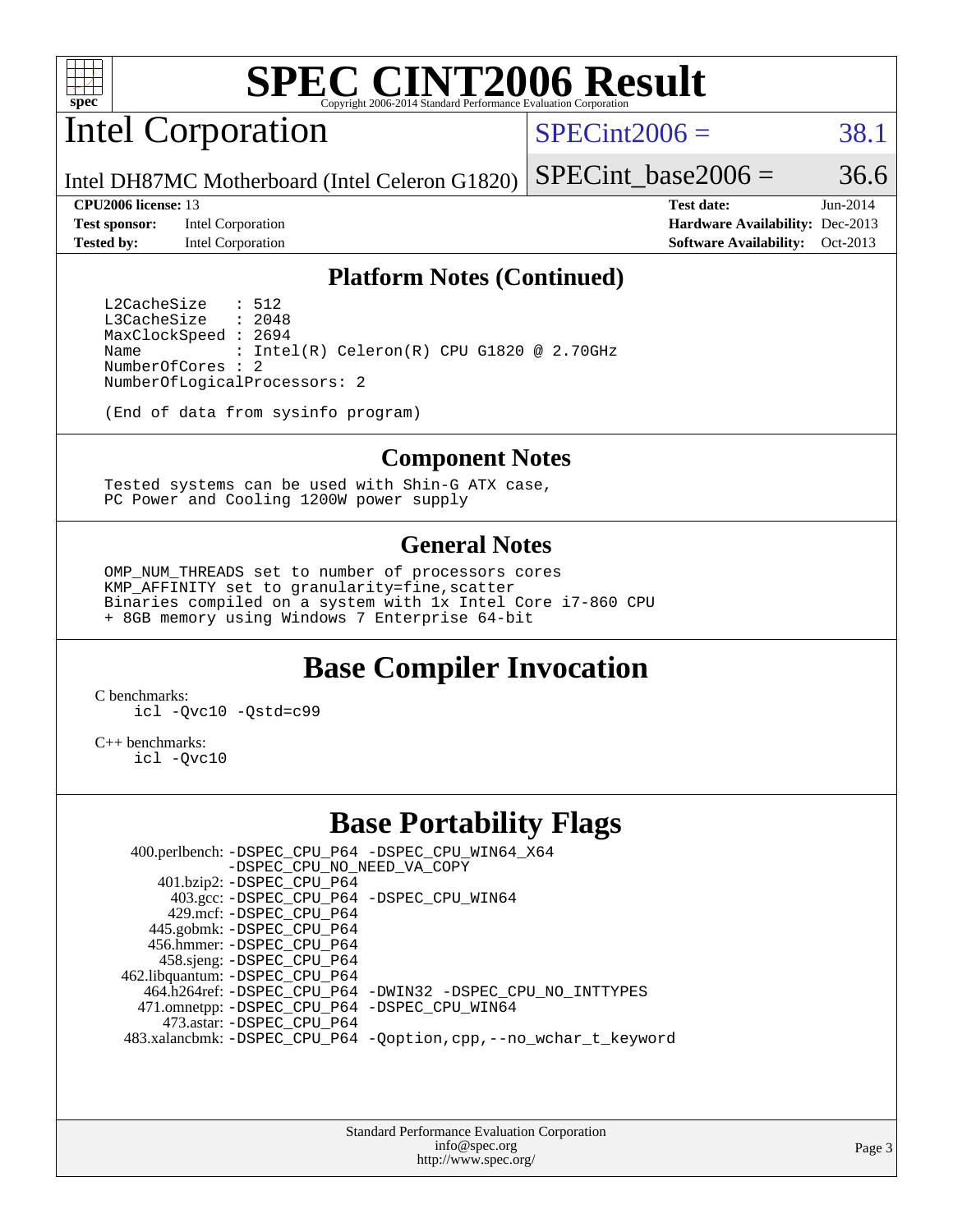

Intel Corporation

 $SPECint2006 = 38.1$  $SPECint2006 = 38.1$ 

Intel DH87MC Motherboard (Intel Celeron G1820) SPECint base2006 =  $36.6$ 

**[Test sponsor:](http://www.spec.org/auto/cpu2006/Docs/result-fields.html#Testsponsor)** Intel Corporation **[Hardware Availability:](http://www.spec.org/auto/cpu2006/Docs/result-fields.html#HardwareAvailability)** Dec-2013

**[CPU2006 license:](http://www.spec.org/auto/cpu2006/Docs/result-fields.html#CPU2006license)** 13 **[Test date:](http://www.spec.org/auto/cpu2006/Docs/result-fields.html#Testdate)** Jun-2014 **[Tested by:](http://www.spec.org/auto/cpu2006/Docs/result-fields.html#Testedby)** Intel Corporation **[Software Availability:](http://www.spec.org/auto/cpu2006/Docs/result-fields.html#SoftwareAvailability)** Oct-2013

## **[Base Optimization Flags](http://www.spec.org/auto/cpu2006/Docs/result-fields.html#BaseOptimizationFlags)**

[C benchmarks](http://www.spec.org/auto/cpu2006/Docs/result-fields.html#Cbenchmarks):

[-QxSSE4.2](http://www.spec.org/cpu2006/results/res2014q3/cpu2006-20140715-30435.flags.html#user_CCbase_f-QxSSE42_372695bbe211719895df0310b324a1ca) [-Qipo](http://www.spec.org/cpu2006/results/res2014q3/cpu2006-20140715-30435.flags.html#user_CCbase_f-Qipo) [-O3](http://www.spec.org/cpu2006/results/res2014q3/cpu2006-20140715-30435.flags.html#user_CCbase_f-O3) [-Qprec-div-](http://www.spec.org/cpu2006/results/res2014q3/cpu2006-20140715-30435.flags.html#user_CCbase_f-Qprec-div-) [-Qopt-prefetch](http://www.spec.org/cpu2006/results/res2014q3/cpu2006-20140715-30435.flags.html#user_CCbase_f-Qprefetch_37c211608666b9dff9380561f602f0a8) [-Qparallel](http://www.spec.org/cpu2006/results/res2014q3/cpu2006-20140715-30435.flags.html#user_CCbase_f-Qparallel) [-Qauto-ilp32](http://www.spec.org/cpu2006/results/res2014q3/cpu2006-20140715-30435.flags.html#user_CCbase_f-Qauto-ilp32) [/F512000000](http://www.spec.org/cpu2006/results/res2014q3/cpu2006-20140715-30435.flags.html#user_CCbase_set_stack_space_98438a10eb60aa5f35f4c79d9b9b27b1)

[C++ benchmarks:](http://www.spec.org/auto/cpu2006/Docs/result-fields.html#CXXbenchmarks)

[-QxSSE4.2](http://www.spec.org/cpu2006/results/res2014q3/cpu2006-20140715-30435.flags.html#user_CXXbase_f-QxSSE42_372695bbe211719895df0310b324a1ca) [-Qipo](http://www.spec.org/cpu2006/results/res2014q3/cpu2006-20140715-30435.flags.html#user_CXXbase_f-Qipo) [-O3](http://www.spec.org/cpu2006/results/res2014q3/cpu2006-20140715-30435.flags.html#user_CXXbase_f-O3) [-Qprec-div-](http://www.spec.org/cpu2006/results/res2014q3/cpu2006-20140715-30435.flags.html#user_CXXbase_f-Qprec-div-) [-Qopt-prefetch](http://www.spec.org/cpu2006/results/res2014q3/cpu2006-20140715-30435.flags.html#user_CXXbase_f-Qprefetch_37c211608666b9dff9380561f602f0a8) [-Qcxx-features](http://www.spec.org/cpu2006/results/res2014q3/cpu2006-20140715-30435.flags.html#user_CXXbase_f-Qcxx_features_dbf36c8a6dba956e22f1645e4dcd4d98)  $-Qauto-ilp32$  [/F512000000](http://www.spec.org/cpu2006/results/res2014q3/cpu2006-20140715-30435.flags.html#user_CXXbase_set_stack_space_98438a10eb60aa5f35f4c79d9b9b27b1) [shlW64M.lib](http://www.spec.org/cpu2006/results/res2014q3/cpu2006-20140715-30435.flags.html#user_CXXbase_SmartHeap64_c4f7f76711bdf8c0633a5c1edf6e5396)

### **[Base Other Flags](http://www.spec.org/auto/cpu2006/Docs/result-fields.html#BaseOtherFlags)**

[C benchmarks](http://www.spec.org/auto/cpu2006/Docs/result-fields.html#Cbenchmarks):

403.gcc: [-Dalloca=\\_alloca](http://www.spec.org/cpu2006/results/res2014q3/cpu2006-20140715-30435.flags.html#b403.gcc_baseEXTRA_CFLAGS_Dalloca_be3056838c12de2578596ca5467af7f3)

#### **[Peak Compiler Invocation](http://www.spec.org/auto/cpu2006/Docs/result-fields.html#PeakCompilerInvocation)**

[C benchmarks](http://www.spec.org/auto/cpu2006/Docs/result-fields.html#Cbenchmarks): [icl -Qvc10](http://www.spec.org/cpu2006/results/res2014q3/cpu2006-20140715-30435.flags.html#user_CCpeak_intel_icc_vc10_9607f3ecbcdf68042245f068e51b40c1) [-Qstd=c99](http://www.spec.org/cpu2006/results/res2014q3/cpu2006-20140715-30435.flags.html#user_CCpeak_intel_compiler_c99_mode_1a3d110e3041b3ad4466830521bdad2a)

[C++ benchmarks:](http://www.spec.org/auto/cpu2006/Docs/result-fields.html#CXXbenchmarks) [icl -Qvc10](http://www.spec.org/cpu2006/results/res2014q3/cpu2006-20140715-30435.flags.html#user_CXXpeak_intel_icc_vc10_9607f3ecbcdf68042245f068e51b40c1)

## **[Peak Portability Flags](http://www.spec.org/auto/cpu2006/Docs/result-fields.html#PeakPortabilityFlags)**

Same as Base Portability Flags

## **[Peak Optimization Flags](http://www.spec.org/auto/cpu2006/Docs/result-fields.html#PeakOptimizationFlags)**

[C benchmarks](http://www.spec.org/auto/cpu2006/Docs/result-fields.html#Cbenchmarks):

 400.perlbench: [-QxSSE4.2](http://www.spec.org/cpu2006/results/res2014q3/cpu2006-20140715-30435.flags.html#user_peakPASS2_CFLAGSPASS2_LDFLAGS400_perlbench_f-QxSSE42_372695bbe211719895df0310b324a1ca)(pass 2) [-Qprof\\_gen](http://www.spec.org/cpu2006/results/res2014q3/cpu2006-20140715-30435.flags.html#user_peakPASS1_CFLAGSPASS1_LDFLAGS400_perlbench_Qprof_gen)(pass 1) [-Qprof\\_use](http://www.spec.org/cpu2006/results/res2014q3/cpu2006-20140715-30435.flags.html#user_peakPASS2_CFLAGSPASS2_LDFLAGS400_perlbench_Qprof_use)(pass 2) [-Qipo](http://www.spec.org/cpu2006/results/res2014q3/cpu2006-20140715-30435.flags.html#user_peakOPTIMIZE400_perlbench_f-Qipo) [-O3](http://www.spec.org/cpu2006/results/res2014q3/cpu2006-20140715-30435.flags.html#user_peakOPTIMIZE400_perlbench_f-O3) [-Qprec-div-](http://www.spec.org/cpu2006/results/res2014q3/cpu2006-20140715-30435.flags.html#user_peakOPTIMIZE400_perlbench_f-Qprec-div-) [-Qansi-alias](http://www.spec.org/cpu2006/results/res2014q3/cpu2006-20140715-30435.flags.html#user_peakOPTIMIZE400_perlbench_f-Qansi-alias) [-Qopt-prefetch](http://www.spec.org/cpu2006/results/res2014q3/cpu2006-20140715-30435.flags.html#user_peakOPTIMIZE400_perlbench_f-Qprefetch_37c211608666b9dff9380561f602f0a8) [-Qauto-ilp32](http://www.spec.org/cpu2006/results/res2014q3/cpu2006-20140715-30435.flags.html#user_peakCOPTIMIZE400_perlbench_f-Qauto-ilp32) [/F512000000](http://www.spec.org/cpu2006/results/res2014q3/cpu2006-20140715-30435.flags.html#user_peakEXTRA_LDFLAGS400_perlbench_set_stack_space_98438a10eb60aa5f35f4c79d9b9b27b1) [shlW64M.lib](http://www.spec.org/cpu2006/results/res2014q3/cpu2006-20140715-30435.flags.html#user_peakEXTRA_LIBS400_perlbench_SmartHeap64_c4f7f76711bdf8c0633a5c1edf6e5396)  [-link /FORCE:MULTIPLE](http://www.spec.org/cpu2006/results/res2014q3/cpu2006-20140715-30435.flags.html#user_peakLDOUT400_perlbench_link_force_multiple2_070fe330869edf77077b841074b8b0b6)

 401.bzip2: [-QxSSE4.2](http://www.spec.org/cpu2006/results/res2014q3/cpu2006-20140715-30435.flags.html#user_peakPASS2_CFLAGSPASS2_LDFLAGS401_bzip2_f-QxSSE42_372695bbe211719895df0310b324a1ca)(pass 2) [-Qprof\\_gen](http://www.spec.org/cpu2006/results/res2014q3/cpu2006-20140715-30435.flags.html#user_peakPASS1_CFLAGSPASS1_LDFLAGS401_bzip2_Qprof_gen)(pass 1) [-Qprof\\_use](http://www.spec.org/cpu2006/results/res2014q3/cpu2006-20140715-30435.flags.html#user_peakPASS2_CFLAGSPASS2_LDFLAGS401_bzip2_Qprof_use)(pass 2) [-Qipo](http://www.spec.org/cpu2006/results/res2014q3/cpu2006-20140715-30435.flags.html#user_peakOPTIMIZE401_bzip2_f-Qipo) [-O3](http://www.spec.org/cpu2006/results/res2014q3/cpu2006-20140715-30435.flags.html#user_peakOPTIMIZE401_bzip2_f-O3) [-Qprec-div-](http://www.spec.org/cpu2006/results/res2014q3/cpu2006-20140715-30435.flags.html#user_peakOPTIMIZE401_bzip2_f-Qprec-div-) [-Qopt-prefetch](http://www.spec.org/cpu2006/results/res2014q3/cpu2006-20140715-30435.flags.html#user_peakOPTIMIZE401_bzip2_f-Qprefetch_37c211608666b9dff9380561f602f0a8) [-Qansi-alias](http://www.spec.org/cpu2006/results/res2014q3/cpu2006-20140715-30435.flags.html#user_peakOPTIMIZE401_bzip2_f-Qansi-alias) [-Qauto-ilp32](http://www.spec.org/cpu2006/results/res2014q3/cpu2006-20140715-30435.flags.html#user_peakCOPTIMIZE401_bzip2_f-Qauto-ilp32) [/F512000000](http://www.spec.org/cpu2006/results/res2014q3/cpu2006-20140715-30435.flags.html#user_peakEXTRA_LDFLAGS401_bzip2_set_stack_space_98438a10eb60aa5f35f4c79d9b9b27b1)

 403.gcc: [-QxSSE4.2](http://www.spec.org/cpu2006/results/res2014q3/cpu2006-20140715-30435.flags.html#user_peakPASS2_CFLAGSPASS2_LDFLAGS403_gcc_f-QxSSE42_372695bbe211719895df0310b324a1ca)(pass 2) [-Qprof\\_gen](http://www.spec.org/cpu2006/results/res2014q3/cpu2006-20140715-30435.flags.html#user_peakPASS1_CFLAGSPASS1_LDFLAGS403_gcc_Qprof_gen)(pass 1) [-Qprof\\_use](http://www.spec.org/cpu2006/results/res2014q3/cpu2006-20140715-30435.flags.html#user_peakPASS2_CFLAGSPASS2_LDFLAGS403_gcc_Qprof_use)(pass 2) [-Qipo](http://www.spec.org/cpu2006/results/res2014q3/cpu2006-20140715-30435.flags.html#user_peakOPTIMIZE403_gcc_f-Qipo) [-O3](http://www.spec.org/cpu2006/results/res2014q3/cpu2006-20140715-30435.flags.html#user_peakOPTIMIZE403_gcc_f-O3) [-Qprec-div-](http://www.spec.org/cpu2006/results/res2014q3/cpu2006-20140715-30435.flags.html#user_peakOPTIMIZE403_gcc_f-Qprec-div-) [-Qauto-ilp32](http://www.spec.org/cpu2006/results/res2014q3/cpu2006-20140715-30435.flags.html#user_peakCOPTIMIZE403_gcc_f-Qauto-ilp32) [/F512000000](http://www.spec.org/cpu2006/results/res2014q3/cpu2006-20140715-30435.flags.html#user_peakEXTRA_LDFLAGS403_gcc_set_stack_space_98438a10eb60aa5f35f4c79d9b9b27b1)

Continued on next page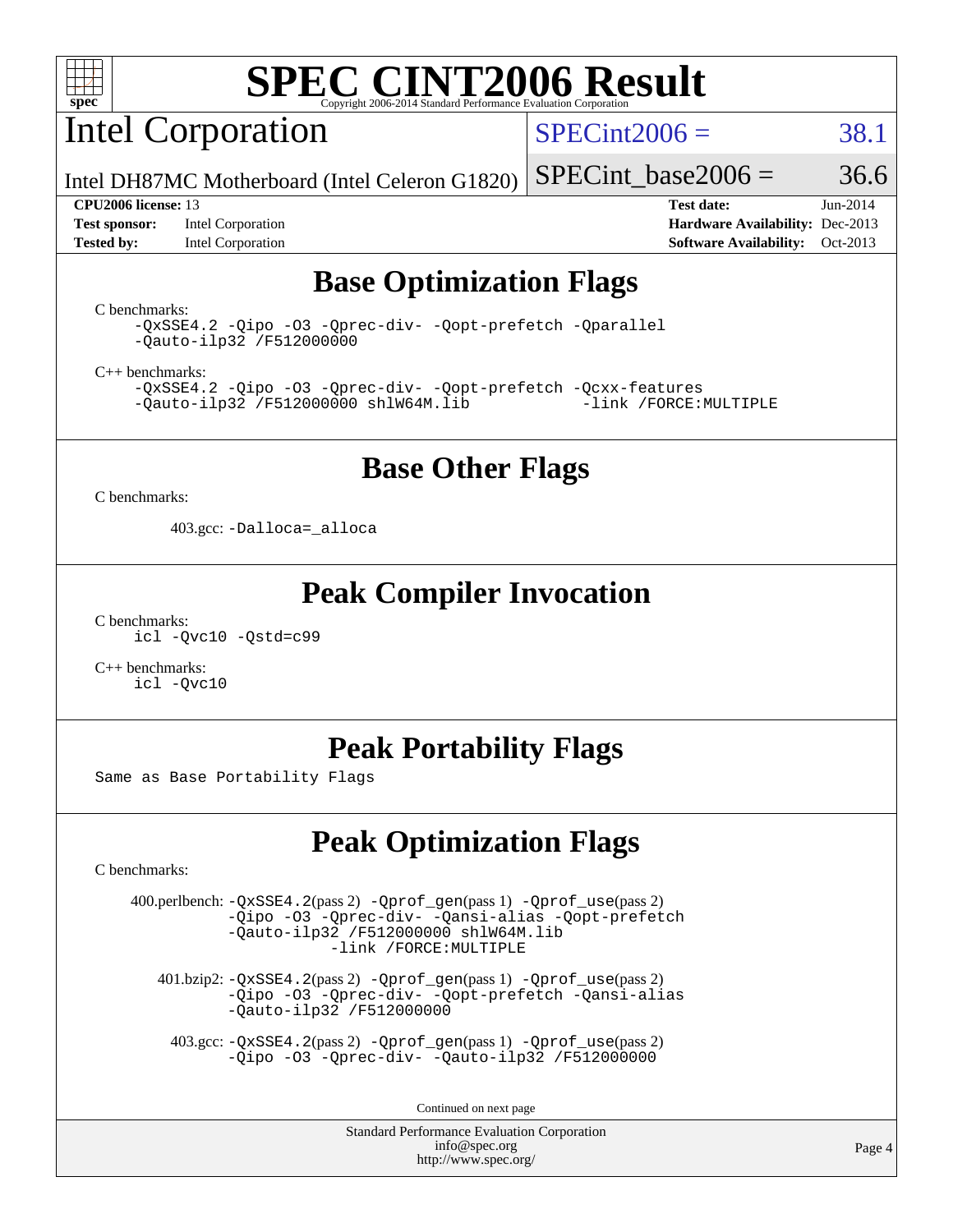Intel Corporation

 $SPECint2006 = 38.1$  $SPECint2006 = 38.1$ 

Intel DH87MC Motherboard (Intel Celeron G1820) SPECint base2006 =  $36.6$ 

**[Test sponsor:](http://www.spec.org/auto/cpu2006/Docs/result-fields.html#Testsponsor)** Intel Corporation **[Hardware Availability:](http://www.spec.org/auto/cpu2006/Docs/result-fields.html#HardwareAvailability)** Dec-2013 **[Tested by:](http://www.spec.org/auto/cpu2006/Docs/result-fields.html#Testedby)** Intel Corporation **[Software Availability:](http://www.spec.org/auto/cpu2006/Docs/result-fields.html#SoftwareAvailability)** Oct-2013

**[CPU2006 license:](http://www.spec.org/auto/cpu2006/Docs/result-fields.html#CPU2006license)** 13 **[Test date:](http://www.spec.org/auto/cpu2006/Docs/result-fields.html#Testdate)** Jun-2014

# **[Peak Optimization Flags \(Continued\)](http://www.spec.org/auto/cpu2006/Docs/result-fields.html#PeakOptimizationFlags)**

 $429$ .mcf: basepeak = yes 445.gobmk: [-QxSSE4.2](http://www.spec.org/cpu2006/results/res2014q3/cpu2006-20140715-30435.flags.html#user_peakPASS2_CFLAGSPASS2_LDFLAGS445_gobmk_f-QxSSE42_372695bbe211719895df0310b324a1ca)(pass 2) [-Qprof\\_gen](http://www.spec.org/cpu2006/results/res2014q3/cpu2006-20140715-30435.flags.html#user_peakPASS1_CFLAGSPASS1_LDFLAGS445_gobmk_Qprof_gen)(pass 1) [-Qprof\\_use](http://www.spec.org/cpu2006/results/res2014q3/cpu2006-20140715-30435.flags.html#user_peakPASS2_CFLAGSPASS2_LDFLAGS445_gobmk_Qprof_use)(pass 2) [-Qipo](http://www.spec.org/cpu2006/results/res2014q3/cpu2006-20140715-30435.flags.html#user_peakOPTIMIZE445_gobmk_f-Qipo) [-O2](http://www.spec.org/cpu2006/results/res2014q3/cpu2006-20140715-30435.flags.html#user_peakOPTIMIZE445_gobmk_f-O2) [-Qprec-div-](http://www.spec.org/cpu2006/results/res2014q3/cpu2006-20140715-30435.flags.html#user_peakOPTIMIZE445_gobmk_f-Qprec-div-) [-Qansi-alias](http://www.spec.org/cpu2006/results/res2014q3/cpu2006-20140715-30435.flags.html#user_peakOPTIMIZE445_gobmk_f-Qansi-alias) [-Qauto-ilp32](http://www.spec.org/cpu2006/results/res2014q3/cpu2006-20140715-30435.flags.html#user_peakCOPTIMIZE445_gobmk_f-Qauto-ilp32) [/F512000000](http://www.spec.org/cpu2006/results/res2014q3/cpu2006-20140715-30435.flags.html#user_peakEXTRA_LDFLAGS445_gobmk_set_stack_space_98438a10eb60aa5f35f4c79d9b9b27b1) 456.hmmer: basepeak = yes 458.sjeng: basepeak = yes  $462$ .libquantum: basepeak = yes 464.h264ref: [-QxSSE4.2](http://www.spec.org/cpu2006/results/res2014q3/cpu2006-20140715-30435.flags.html#user_peakPASS2_CFLAGSPASS2_LDFLAGS464_h264ref_f-QxSSE42_372695bbe211719895df0310b324a1ca)(pass 2) [-Qprof\\_gen](http://www.spec.org/cpu2006/results/res2014q3/cpu2006-20140715-30435.flags.html#user_peakPASS1_CFLAGSPASS1_LDFLAGS464_h264ref_Qprof_gen)(pass 1) [-Qprof\\_use](http://www.spec.org/cpu2006/results/res2014q3/cpu2006-20140715-30435.flags.html#user_peakPASS2_CFLAGSPASS2_LDFLAGS464_h264ref_Qprof_use)(pass 2) [-Qipo](http://www.spec.org/cpu2006/results/res2014q3/cpu2006-20140715-30435.flags.html#user_peakOPTIMIZE464_h264ref_f-Qipo) [-O3](http://www.spec.org/cpu2006/results/res2014q3/cpu2006-20140715-30435.flags.html#user_peakOPTIMIZE464_h264ref_f-O3) [-Qprec-div-](http://www.spec.org/cpu2006/results/res2014q3/cpu2006-20140715-30435.flags.html#user_peakOPTIMIZE464_h264ref_f-Qprec-div-) [-Qunroll2](http://www.spec.org/cpu2006/results/res2014q3/cpu2006-20140715-30435.flags.html#user_peakOPTIMIZE464_h264ref_f-Qunroll_1d9456aa650e77fc2a0cf43cef3fa08c) [-Qansi-alias](http://www.spec.org/cpu2006/results/res2014q3/cpu2006-20140715-30435.flags.html#user_peakOPTIMIZE464_h264ref_f-Qansi-alias) [-Qauto-ilp32](http://www.spec.org/cpu2006/results/res2014q3/cpu2006-20140715-30435.flags.html#user_peakCOPTIMIZE464_h264ref_f-Qauto-ilp32) [/F512000000](http://www.spec.org/cpu2006/results/res2014q3/cpu2006-20140715-30435.flags.html#user_peakEXTRA_LDFLAGS464_h264ref_set_stack_space_98438a10eb60aa5f35f4c79d9b9b27b1) [C++ benchmarks:](http://www.spec.org/auto/cpu2006/Docs/result-fields.html#CXXbenchmarks) 471.omnetpp: [-QxSSE4.2](http://www.spec.org/cpu2006/results/res2014q3/cpu2006-20140715-30435.flags.html#user_peakPASS2_CXXFLAGSPASS2_LDFLAGS471_omnetpp_f-QxSSE42_372695bbe211719895df0310b324a1ca)(pass 2) [-Qprof\\_gen](http://www.spec.org/cpu2006/results/res2014q3/cpu2006-20140715-30435.flags.html#user_peakPASS1_CXXFLAGSPASS1_LDFLAGS471_omnetpp_Qprof_gen)(pass 1) [-Qprof\\_use](http://www.spec.org/cpu2006/results/res2014q3/cpu2006-20140715-30435.flags.html#user_peakPASS2_CXXFLAGSPASS2_LDFLAGS471_omnetpp_Qprof_use)(pass 2) [-Qipo](http://www.spec.org/cpu2006/results/res2014q3/cpu2006-20140715-30435.flags.html#user_peakOPTIMIZE471_omnetpp_f-Qipo) [-O3](http://www.spec.org/cpu2006/results/res2014q3/cpu2006-20140715-30435.flags.html#user_peakOPTIMIZE471_omnetpp_f-O3) [-Qprec-div-](http://www.spec.org/cpu2006/results/res2014q3/cpu2006-20140715-30435.flags.html#user_peakOPTIMIZE471_omnetpp_f-Qprec-div-) [-Qansi-alias](http://www.spec.org/cpu2006/results/res2014q3/cpu2006-20140715-30435.flags.html#user_peakOPTIMIZE471_omnetpp_f-Qansi-alias) [-Qopt-ra-region-strategy=block](http://www.spec.org/cpu2006/results/res2014q3/cpu2006-20140715-30435.flags.html#user_peakOPTIMIZE471_omnetpp_f-Qopt-ra-region-strategy_d2240e80a5d9053a1fd400255dbf4159) [-Qauto-ilp32](http://www.spec.org/cpu2006/results/res2014q3/cpu2006-20140715-30435.flags.html#user_peakCXXOPTIMIZE471_omnetpp_f-Qauto-ilp32) [/F512000000](http://www.spec.org/cpu2006/results/res2014q3/cpu2006-20140715-30435.flags.html#user_peakEXTRA_LDFLAGS471_omnetpp_set_stack_space_98438a10eb60aa5f35f4c79d9b9b27b1) -link /FORCE: MULTIPLE 473.astar: basepeak = yes

483.xalancbmk: basepeak = yes

## **[Peak Other Flags](http://www.spec.org/auto/cpu2006/Docs/result-fields.html#PeakOtherFlags)**

[C benchmarks](http://www.spec.org/auto/cpu2006/Docs/result-fields.html#Cbenchmarks):

403.gcc: [-Dalloca=\\_alloca](http://www.spec.org/cpu2006/results/res2014q3/cpu2006-20140715-30435.flags.html#b403.gcc_peakEXTRA_CFLAGS_Dalloca_be3056838c12de2578596ca5467af7f3)

The flags file that was used to format this result can be browsed at <http://www.spec.org/cpu2006/flags/Intel-ic14.0-official-windows.html>

You can also download the XML flags source by saving the following link: <http://www.spec.org/cpu2006/flags/Intel-ic14.0-official-windows.xml>